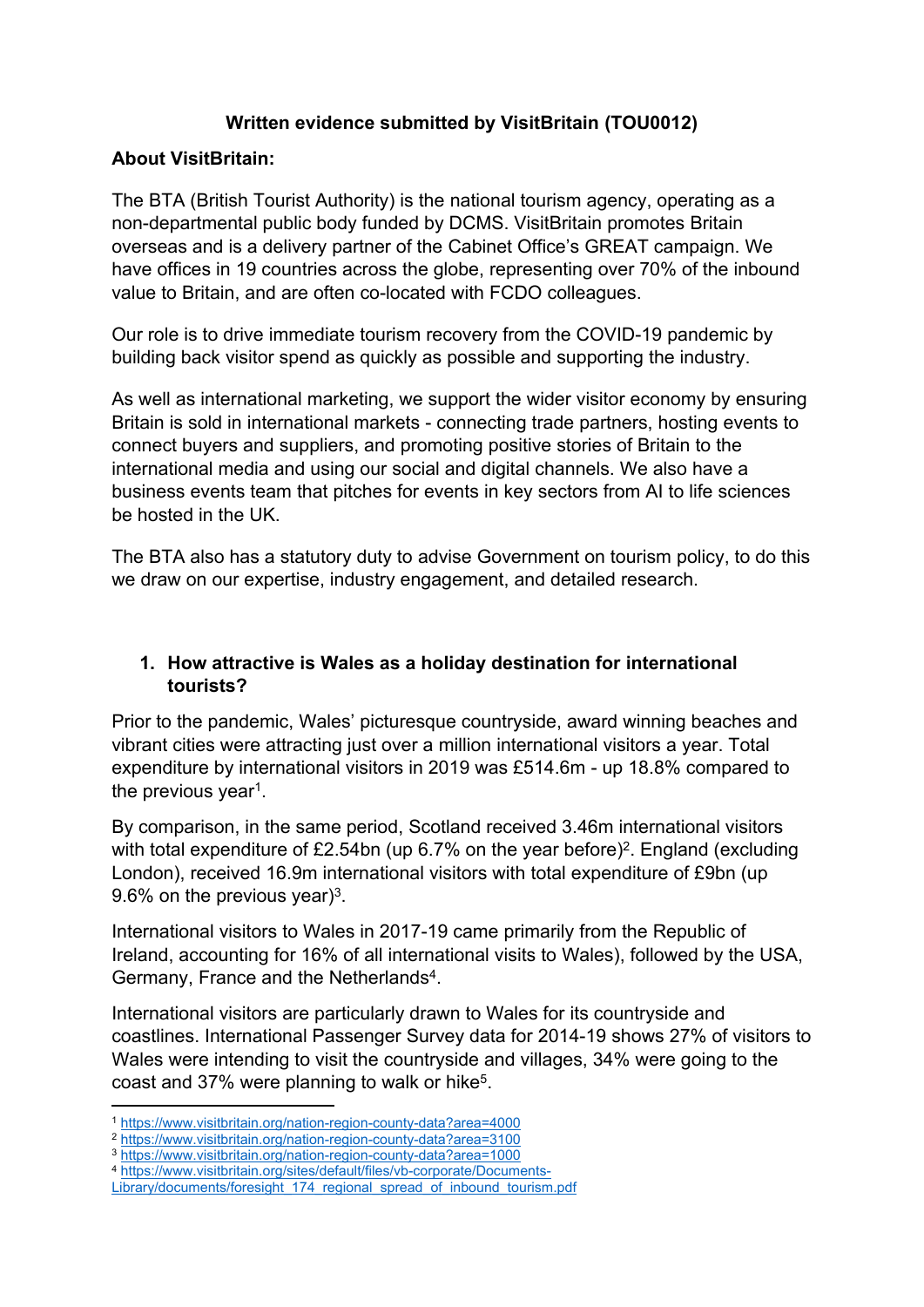Wales is the second most popular British region for sport amongst international visitors, both going to a live sports event (which is three times as common among visitors to Wales, compared to visitors to the UK as a whole) and taking part in sporting activities<sup>6</sup>.

Visitors to Wales are also keen to socialise with locals (40%), go to pubs (52%), eat in restaurants (65%), shop (50%) and visit famous monuments and buildings (38%)<sup>7</sup> – illustrating Wales' special and diverse appeal.

The summer months of July, August and September were the most popular time for international visitors to Wales in 2019. However, 30% of visitors also came between April and June - which is the highest proportion of visitors in the 'spring shoulder season' of all nations and regions.<sup>8</sup>

## **2. Why is the number of international visitors to Wales comparatively low as a share of the UK total?**

VisitBritain research into why many international visitors do not travel beyond London (2013), indicated that this was chiefly linked to transport concerns and a lack of information on what there would be to see and do in other destinations.<sup>9</sup>

- In relation to transport, concerns centred on a nervousness about driving in Britain, travel costs and the time required for journeys.
- In terms of the appeal of visiting other destinations, visitors either did not know what experience they could expect in other areas; or took a decision to prioritise attractions in London during their stay.
- The researchers also noted that consumers at this time were increasingly seeking holidays that are "experiential" with everyday culture, food, accommodation and unique 'once in a lifetime' experiences being ranked as key to making a 'great holiday'.
- The research found that the US and France had limited knowledge of Wales' offering as a destination, while Germany and Norway had positive perceptions of the Welsh culture, people, and landscapes.

# **3. Does Wales have a sufficiently strong "brand" internationally and what more could be done to promote Wales as a holiday destination abroad?**

VisitBritain are partners of the GREAT campaign, led by Cabinet Office. The GREAT brand is used in our international marketing activity, which promotes Britain as a destination.

Within our international marketing we ensure that Wales is represented in every campaign and featured regularly in content pieces. We facilitate this by:

<sup>5</sup> <https://www.visitbritain.org/inbound-countryside-coast-research>

<sup>6</sup> [https://www.visitbritain.org/sites/default/files/vb-corporate/foresight\\_165\\_regional\\_activities\\_sep\\_21.pdf](https://www.visitbritain.org/sites/default/files/vb-corporate/foresight_165_regional_activities_sep_21.pdf)

<sup>7</sup> [https://www.visitbritain.org/sites/default/files/vb-corporate/foresight\\_165\\_regional\\_activities\\_sep\\_21.pdf](https://www.visitbritain.org/sites/default/files/vb-corporate/foresight_165_regional_activities_sep_21.pdf)

<sup>8</sup> [https://www.visitbritain.org/sites/default/files/vb-corporate/Documents-](https://www.visitbritain.org/sites/default/files/vb-corporate/Documents-Library/documents/foresight_174_regional_spread_of_inbound_tourism.pdf)

[Library/documents/foresight\\_174\\_regional\\_spread\\_of\\_inbound\\_tourism.pdf](https://www.visitbritain.org/sites/default/files/vb-corporate/Documents-Library/documents/foresight_174_regional_spread_of_inbound_tourism.pdf)

<sup>9</sup> [https://www.visitbritain.org/sites/default/files/vb-corporate/Documents-Library/documents/2013-](https://www.visitbritain.org/sites/default/files/vb-corporate/Documents-Library/documents/2013-7%20%E2%80%98Beyond%20London%E2%80%99%20Research.pdf)

[<sup>7%20%</sup>E2%80%98Beyond%20London%E2%80%99%20Research.pdf](https://www.visitbritain.org/sites/default/files/vb-corporate/Documents-Library/documents/2013-7%20%E2%80%98Beyond%20London%E2%80%99%20Research.pdf)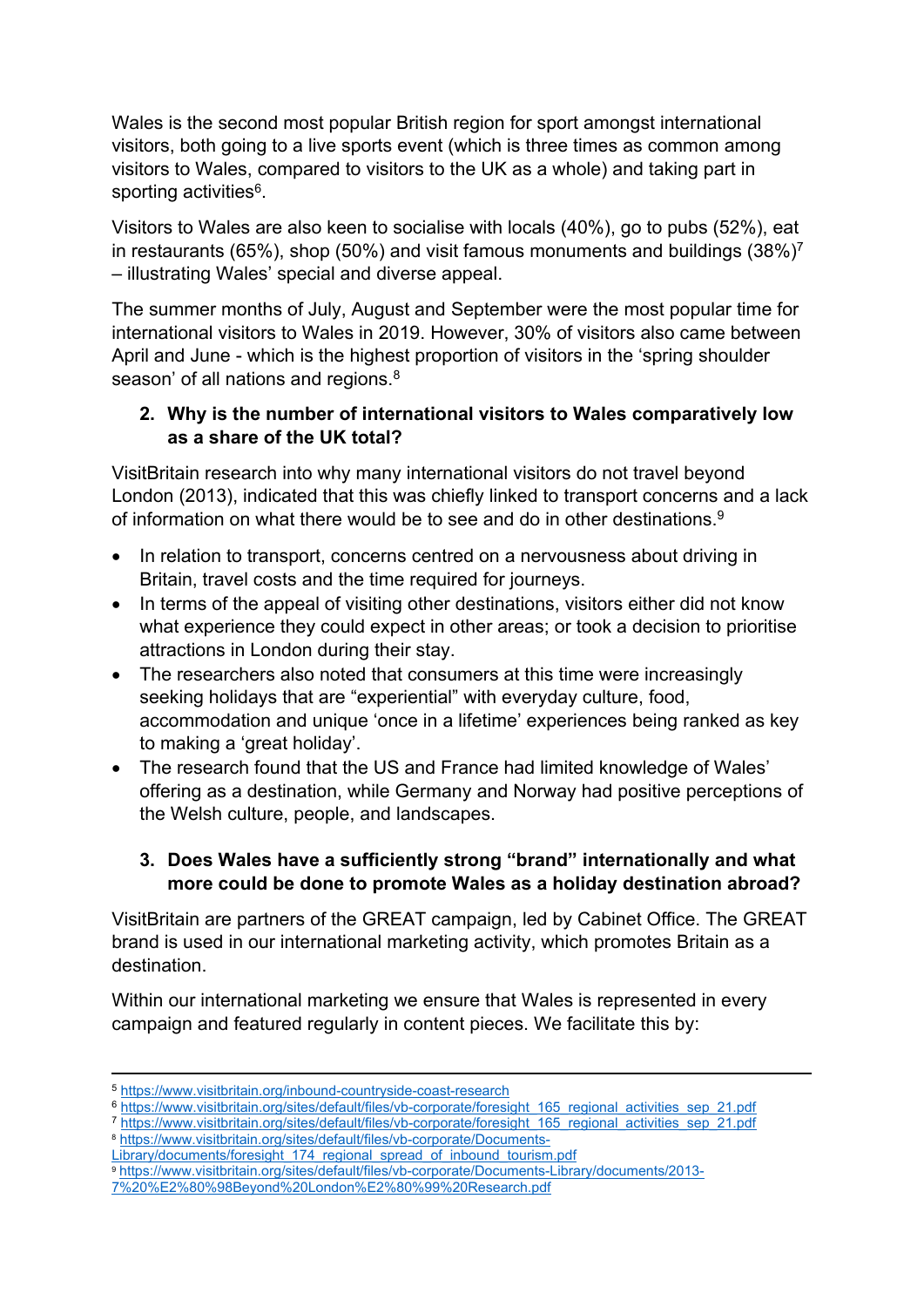- Asset sharing with Visit Wales, we have access to their image library allowing us to use the best of Welsh imagery throughout our activity. We also work closely with Visit Wales' teams to source the right assets to help tell their story.
- Collaboration between VisitBritain and Visit Wales PR teams to facilitate knowledge sharing on Welsh product and stories that can be used in our consumer facing marketing and PR campaigns.
- Including Wales in our programme of 'educational' trips for international travel buyers (see question 8).

# **4. How has the COVID-19 pandemic impacted the tourism industry in Wales?**

The COVID-19 pandemic has had a severe impact on both domestic and inbound tourism across Britain. Prior to the pandemic, tourism was contributing approximately £127bn a year to the UK economy and was worth 9% of GDP. Inbound tourism was the third largest service export and the UK was attracting more than a third of all hotel investment in Europe.

VisitBritain's forecast for Wales indicated that the number of international visitors to Wales fell from just over a million in 2019, to 135,000 in 2021 (a fall of 87%). Inbound spend to Wales was predicted to fall from £515m in 2019 to £79m in 2021, down 85%.

VisitBritain forecast that Wales will see 463,000 international visitors in 2022 (45% of 2019), spending a total of £275m (53% of 2019). This equates to a loss of £240m to the Welsh economy<sup>10</sup>.

The industry supports 3.2m jobs in every part of the UK, and incorporates over 200,000 SMEs. VisitBritain estimate that £294 million was lost to the economy every day in 2020 alone from the loss of tourism spend.

We have continued to monitor attitudes amongst international travellers during the pandemic via our COVID-19 sentiment tracker, in partnership with Visit Wales, VisitScotland and London & Partners<sup>11</sup>.

- Latest findings (February 2022) showed the highest travel sentiment since research began in 2020 with 83% saying they want to take an international leisure trip in the next 12 months and 54% saying they definitely would.
- In terms of destination planning within Britain, 18% of respondents said they were interested in visiting Wales and in the next 12 months, and there is high interest in both Cardiff (76%) and Swansea (60%) for potential visitors.

Other findings from the survey show that:

 Visitors to Wales are most interested in large cities (56%) and roaming around visiting many types of places (55%). But they are also much more likely to want

<sup>10</sup> VisitBritain forecasts were last updated February 16th 2022.

<sup>11</sup> <https://www.visitbritain.org/inbound-covid-19-sentiment-tracker>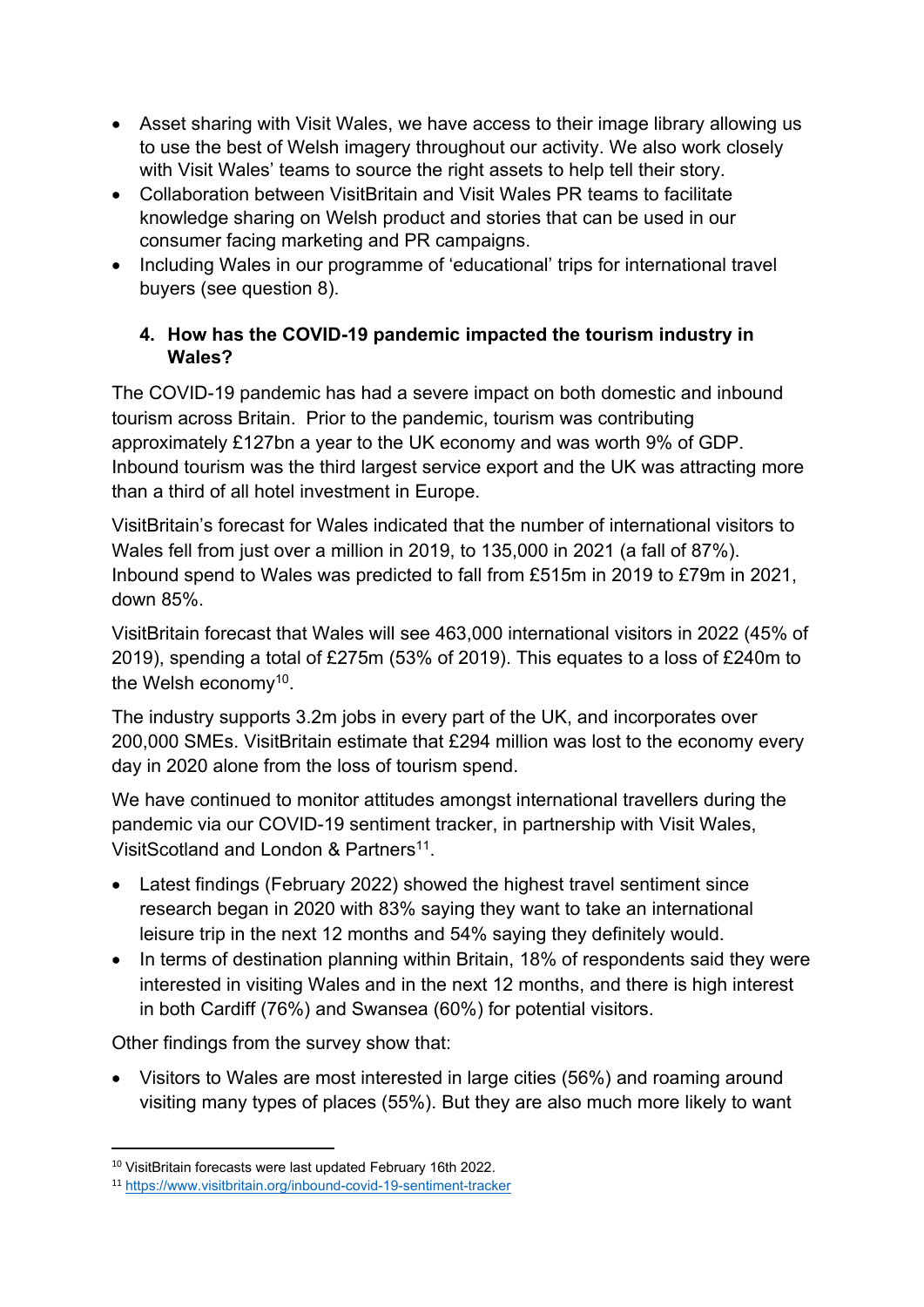to visit coastlines (49%) compared to those who intend to visit other nations/regions in Britain.

- Our research shows that there was still opportunity to influence visitor choices ahead of trips with only 10% of those who were intending to visit Wales having booked their trip at the time of survey in February 2022.
- Finally, it is encouraging for Tourism in Wales that travellers from the Irish Republic, France, and the USA show some of the most positive sentiment towards travelling abroad in the next 12 months as these have been 3 of the 5 biggest markets for international visitors to Wales.

However, while there are many reasons to look forward to visitor numbers increasing in 2022, such as the Unboxed Festival, the competitive environment and length of recovery period must not be understated – other destinations are investing large sums of money in tourism promotion, such as the \$30m campaign to promote New York City, and VisitBritain/Oxford Economics forecasts find that we are not expected to return to pre-pandemic levels until 2025.

# **5. What will be the impact of a return to the 20% rate of VAT from April 2022 for the tourism industry in Wales?**

VisitBritain welcomed the Government's decision to reduce the rate of VAT for the tourism and hospitality sectors. This provided vital financial breathing space for the more than 200,000 SMEs in the visitor economy, as they faced the devastating impact of the pandemic.

We have a statutory duty to advise Government on tourism policy, and regularly meet with industry in order to inform this role. We know that the sector is calling for the VAT rate to be retained at 12.5% and have been feeding this back during our discussions with DCMS.

Research by VisitBritain indicates that international visitors already view the UK as a very expensive country to visit, with only 22% of respondents to the Anholt-GfK Nation Brands Index Survey saying that they consider Britain to offer good value for money.<sup>12</sup> Once the VAT rate on hospitality returns to 20% this has the potential to make us less competitive relative to other tourism markets.

Many European countries have a reduced rate of VAT for hospitality businesses, such as hotels, restaurants and amusement parks. Returning to a 20% rate of VAT would mean the UK would once again have one of the highest European VAT rates for the hospitality sector. For comparison:

- France has a reduced rate of 10% VAT for entrance to cultural attractions, hotel accommodation and the purchase of food and non-alcoholic drinks in restaurants.<sup>13</sup>
- Germany has a reduced rate of 7% (as of July 2020) for hospitality, restaurants and cafes.<sup>14</sup>

<sup>12</sup> [https://www.visitbritain.org/sites/default/files/vb-corporate/Documents-Library/documents/foresight\\_156\\_](https://www.visitbritain.org/sites/default/files/vb-corporate/Documents-Library/documents/foresight_156_-_britain_and_competitors_v2.pdf) britain and competitors v2.pdf

<sup>13</sup> <https://www.avalara.com/vatlive/en/country-guides/europe/france/french-vat-rates.html>

<sup>14</sup> <https://www.avalara.com/vatlive/en/country-guides/europe/germany/german-vat-rates.html>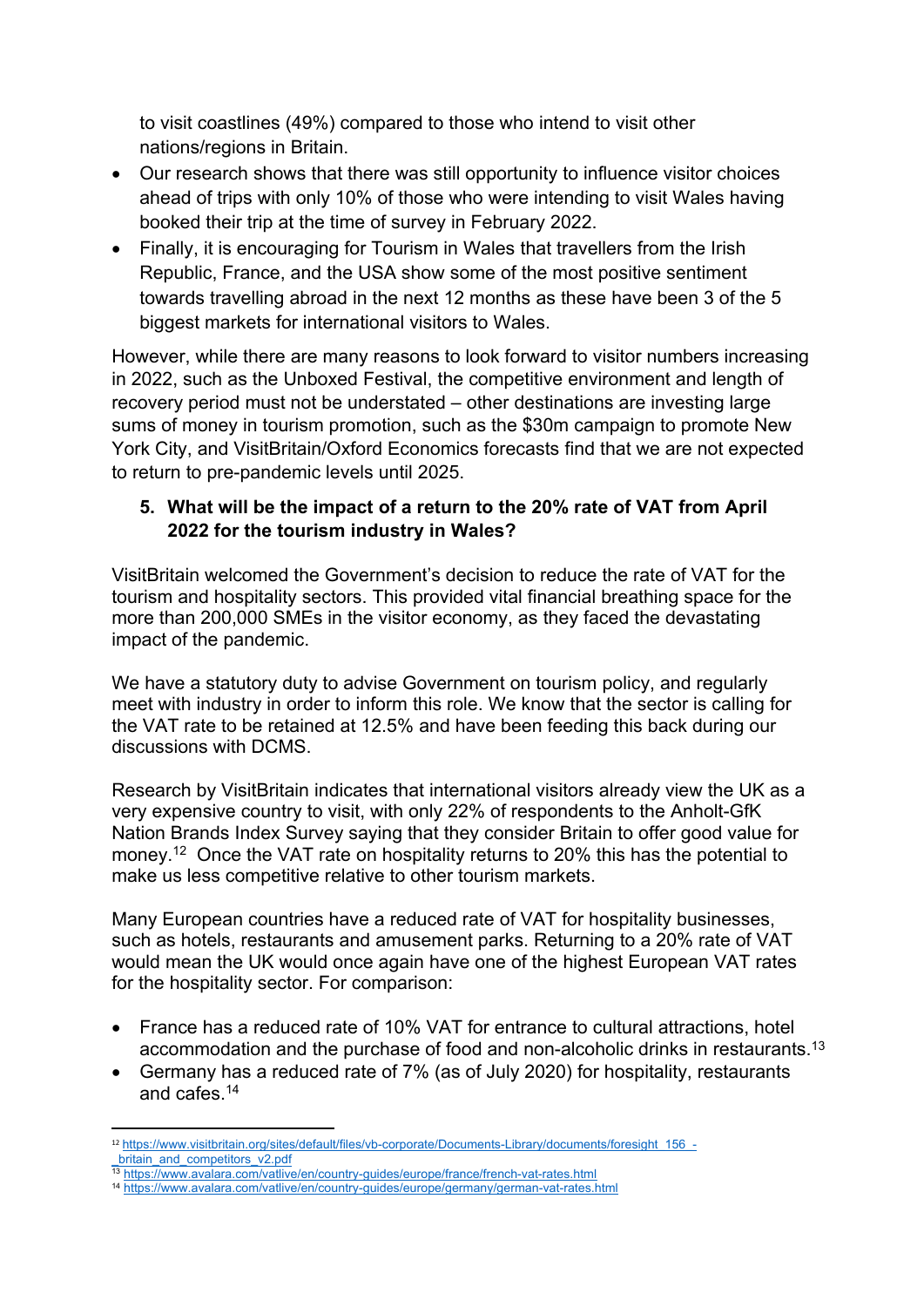- The Netherlands has a reduced rate of 9% for cultural attractions, hotel accommodation and the purchase of food and non-alcoholic drinks in restaurants.<sup>15</sup>
- The Republic of Ireland has a reduced rate of 13.5% for tourism and hospitality services.<sup>16</sup>

Our latest wave of domestic consumer sentiment research is showing that personal finances (31% of respondents) and rising costs of holidays/leisure (22%) are top barriers to domestic travel, with concern about catching COVID and government restrictions slipping to 14% and 12% respectively.<sup>17</sup>

The Cut Tourism VAT campaign, which is calling for VAT to be brought into line with competitor destinations within the European Union, has found that reducing Tourism VAT will deliver £4.6bn to HM Treasury, create 121,000 jobs and improve UK exports by £23bn over the next 10 years.<sup>18</sup>

In Wales, they estimate that applying a 12.5% rate of VAT on accommodation and attractions, would generate an additional £92m in regional turnover. While applying a 12.5% VAT rate to 'Out of Home' Meals would generate an additional £178m in regional turnover for Wales in 10 years.<sup>19</sup>

## **6. What would be the potential implications for Wales' attractiveness to international visitors of a tourism levy?**

VisitBritain have a statutory obligation to advise the Government on tourism policy and we work closely with stakeholders across the visitor economy to inform our advice. The wider industry has expressed clear concerns in the past about the introduction of a levy.

When the Scottish Government consulted on the introduction of a 'Transient Visitor Levy', UK Hospitality Scotland warned this would be a "costly and bureaucratic burden on accommodation providers" and would make Scotland "less competitive as a leading tourism nation".<sup>20</sup>

VisitBritain's view is that it would be inadvisable to introduce a levy that would increase the costs of hospitality and tourism services, when our sector is focussed on driving up visitor numbers in the wake of the pandemic.

The Government's Tourism Recovery Plan set an objective to: *"recover domestic overnight trip volume and spend to 2019 levels by the end of 2022, and inbound visitor numbers and spend by the end of 2023 – both at least a year faster than independent forecasts predict".*

<sup>15</sup> <https://www.avalara.com/vatlive/en/country-guides/europe/netherlands/dutch-vat-rates.html>

<sup>16</sup> <https://www.avalara.com/vatlive/en/country-guides/europe/ireland/irish-vat-rates.html>

<sup>17</sup> [https://www.visitbritain.org/sites/default/files/vb-corporate/covid-19\\_consumer\\_tracker\\_report\\_wave\\_44\\_final.pdf](https://www.visitbritain.org/sites/default/files/vb-corporate/covid-19_consumer_tracker_report_wave_44_final.pdf)

<sup>18</sup> [https://www.cuttourismvat.co.uk/wp-content/uploads/2022/02/The-Impact-of-Reduced-VAT-on-UK-Hospitality-Tourism-FULL-](https://www.cuttourismvat.co.uk/wp-content/uploads/2022/02/The-Impact-of-Reduced-VAT-on-UK-Hospitality-Tourism-FULL-REPORT-February-2022.pdf)[REPORT-February-2022.pdf](https://www.cuttourismvat.co.uk/wp-content/uploads/2022/02/The-Impact-of-Reduced-VAT-on-UK-Hospitality-Tourism-FULL-REPORT-February-2022.pdf)

<sup>19</sup> [https://www.cuttourismvat.co.uk/wp-content/uploads/2022/02/The-Impact-of-Reduced-VAT-on-UK-Hospitality-Tourism-FULL-](https://www.cuttourismvat.co.uk/wp-content/uploads/2022/02/The-Impact-of-Reduced-VAT-on-UK-Hospitality-Tourism-FULL-REPORT-February-2022.pdf)[REPORT-February-2022.pdf](https://www.cuttourismvat.co.uk/wp-content/uploads/2022/02/The-Impact-of-Reduced-VAT-on-UK-Hospitality-Tourism-FULL-REPORT-February-2022.pdf)

<sup>20</sup> <https://www.ukhospitality.org.uk/page/TouristTax>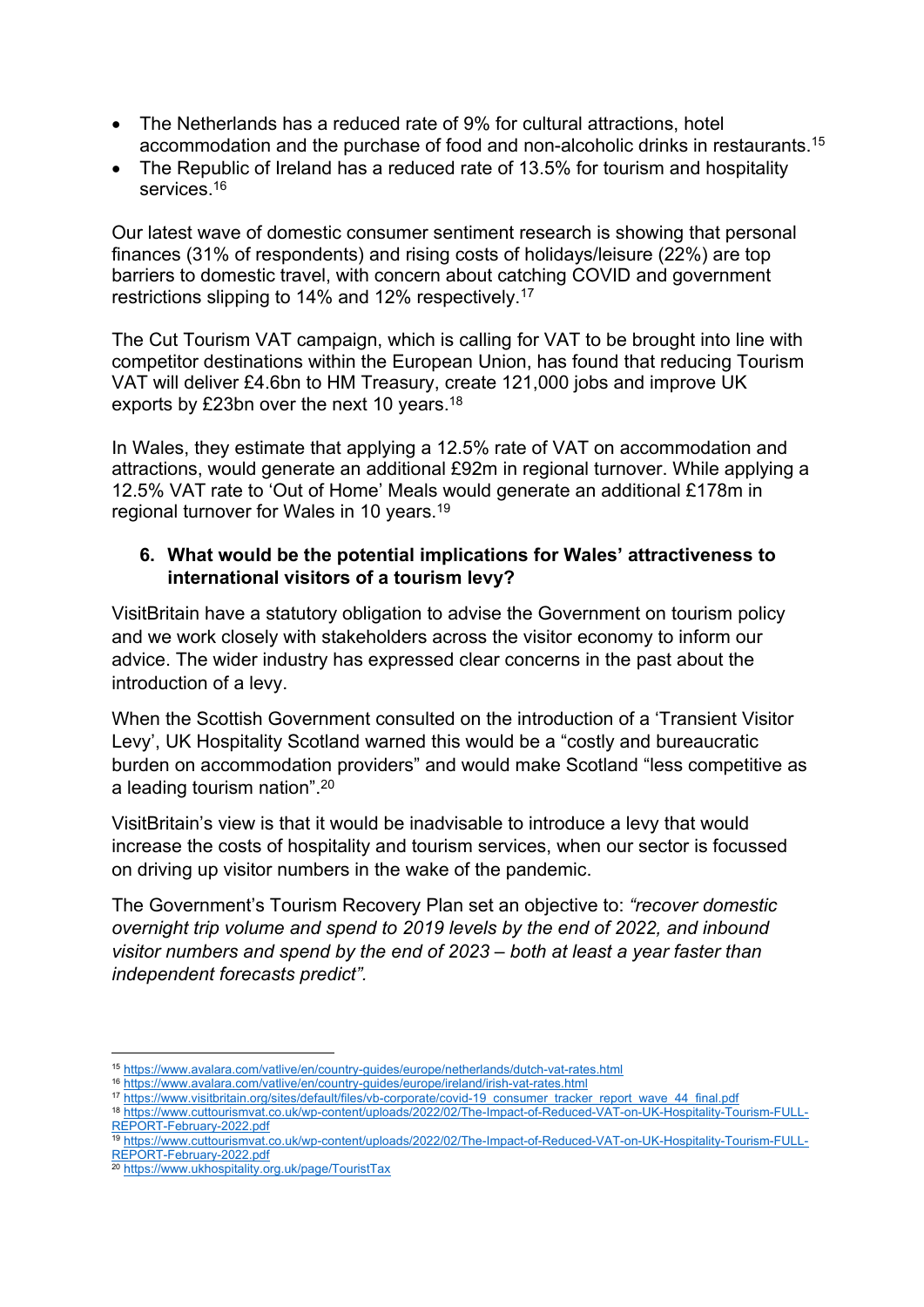A levy which increases the cost of hotel accommodation will particularly discourage overnight stays – working against the Recovery Plan's ambition to increase overnight trip volume in the next year.

Overnight stays are also far more valuable to the sector and to local economies than day trips. In 2019 tourism day visits in Britain saw an average spend of £41 invested in the local community, compared to £73 (per night) for overnight holiday trips.

In short, a levy on accommodation will not retrieve income from day visitors and will make it harder to convert these lower spending day visitors into higher spending overnight visitors. This impact is likely to be even more acute in the current financial climate, as we know personal finances are now cited as the biggest barrier to taking a domestic holiday.<sup>21</sup>

Finally, it should be noted that, although many European destinations do operate a tourism levy, as outlined in response to the previous question, in the main they have lower rates of VAT for hospitality and tourism businesses.

#### **7. What steps are needed post-pandemic for the tourism sector in Wales to recover and grow its international appeal?**

VisitBritain's new £10m international marketing campaign, launched in February 2021, features Cardiff. The campaign is focused on driving demand for cities, as research shows city destinations have been particularly negatively impacted by the lack of international visitors. The campaign is running globally on VisitBritain channels, with paid media purchased in the USA, France, Germany, Italy, the Netherlands and Spain.<sup>22</sup>

VisitBritain are also supportive of the objectives of the Government's Tourism Recovery Plan, which aims to ensure our industry recovers and thrives in the aftermath of the pandemic. We are working closely with partners in the UK Government to ensure sufficient resource is allocated to deliver on these ambitions.

As set out in the Plan, we are working with DCMS to explore the potential to "continue and expand some of the world-class projects developed by the awardwinning Discover England Fund beyond the English borders and into Scotland and Wales, building on the recent expansion of the National Parks Experience Collection to cover Wales. This will include facilitating conversations between devolved administrations and established Discover England Fund projects who wish to extend and collaborate in this way".<sup>23</sup>

We also welcome the outcome of the Union Connectivity Review into how the UK Government can level up transport infrastructure and increase connectivity between Scotland, Wales, England and Northern Ireland. The final report, published in November 2021 makes several key recommendations to improve the connectivity of Wales benefitting the tourism industry and breaking down the barriers reported earlier in this evidence.

<sup>21</sup> https://www.visitbritain.org/covid-19-consumer-sentiment-tracker

<sup>22</sup> https://www.visitbritain.org/visitbritain-launches-multi-million-pound-global-campaign-drive-inbound-tourism

<sup>23</sup>https://assets.publishing.service.gov.uk/government/uploads/system/uploads/attachment\_data/file/992974/Tourism\_Recovery Plan Web Accessible .pdf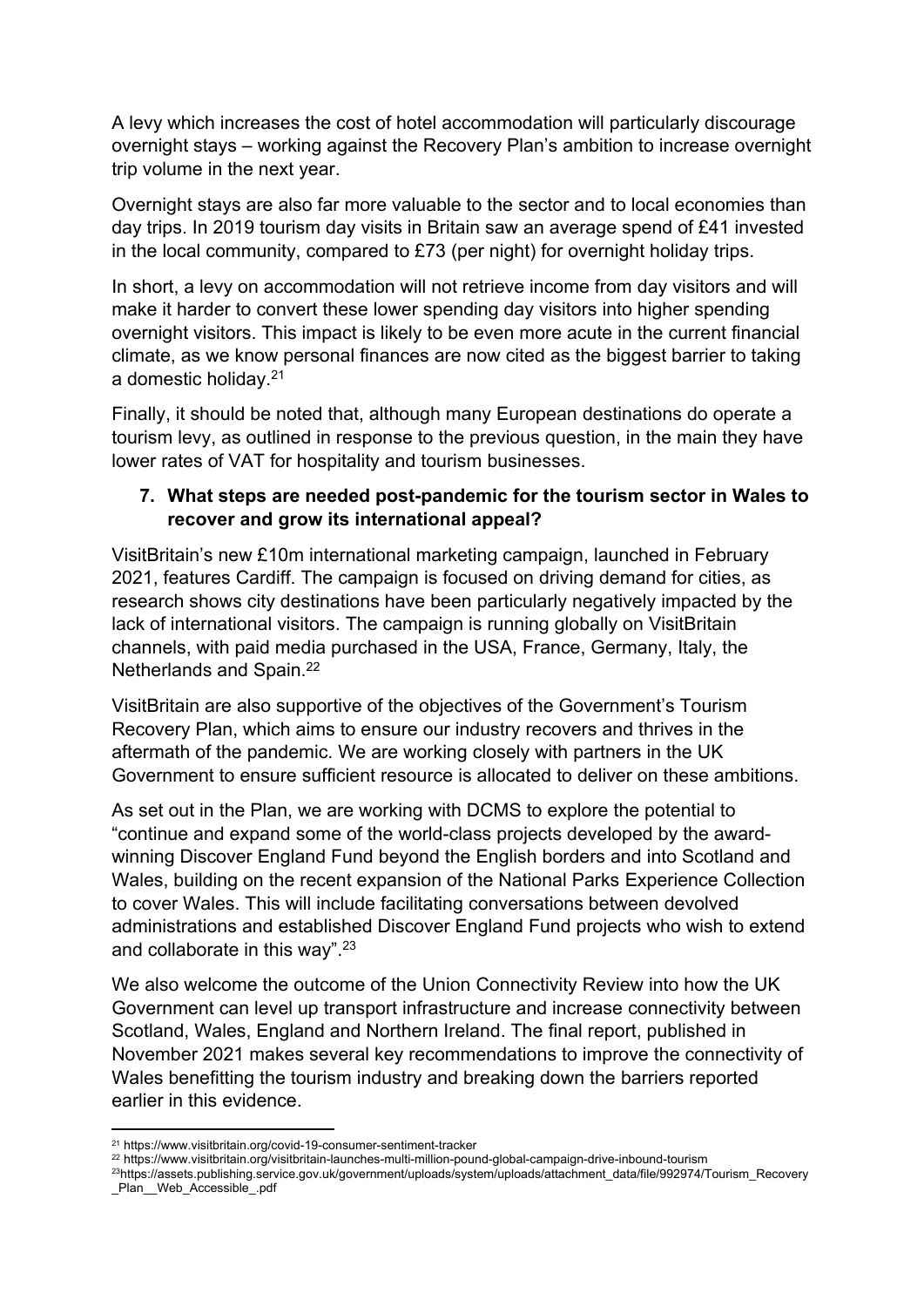## **8. How can the UK and Welsh Governments and bodies like VisitBritain and Visit Wales better work together to make Wales a more attractive destination for international visitors?**

To encourage more visits to Wales, every year VisitBritain outlines how we will work with Visit Wales as part of our business planning cycle. To complement this process and facilitate engagement, VisitBritain and Visit Wales work together through a number of groups which operate at levels ranging from senior to operational. The groups meet on a quarterly basis and are composed of representatives from VisitBritain, Visit Wales and the other national tourist boards. The groups include:

- CEOs The Chief Executives of the national tourist boards and VisitBritain used to meet quarterly. Although the meetings have been disrupted by the pandemic, VisitBritain are keen to reinvigorate them.
- Britain Marketing Board The marketing directors of the national tourist boards and VisitBritain meet quarterly, along with other relevant stakeholders.
- Interboards These groups discuss operational aspects of VisitBritain and the national tourist boards' work. There are groups for planning, digital, press & PR, B2B and research and evaluation.

Both parties engage each other early in planning and actively seek opportunities to work together where this would deliver enhanced returns, on areas including policy, operations and consumer and trade marketing. For instance, jointly commissioning research, running joint familiarisation trips for international media and trade, joint marketing promotions on territory and working together with commercial partners.

To give some examples of recent collaboration:

- VisitBritain and Visit Wales collaborated on the design, roll out and governance of 'We're Good To Go' - the official UK mark to signal that a tourism and hospitality business has worked hard to follow Government and industry COVID-19 guidelines and has a process in place to maintain cleanliness and aid social distancing. We sit together on a 'Common Standards' group to ensure there is a cohesive approach to assessments across the nations.
- The VisitBritain central PR team and overseas PR offices work actively with Visit Wales (particularly with their key markets). We have worked together with Visit Wales to welcome media on press visits from Spain and Germany. Another trip for North American and a second trip for Spanish El Pais on the Welsh Coast has recently taken place.
- In March 2022, as part of ExploreGB, VisitBritain brought 4 buyers from the Netherlands to visit North Wales, where they stayed in Llandudno and visited destinations such as Conwy Castle, National Slate Museum, and the Penderyn Llandudno Distillery.
- VisitBritian is working with Visit Wales on influencer trips in March to support the new campaign, Welcome to Another Side of Britain, to encourage international visitors back to key cities including Cardiff.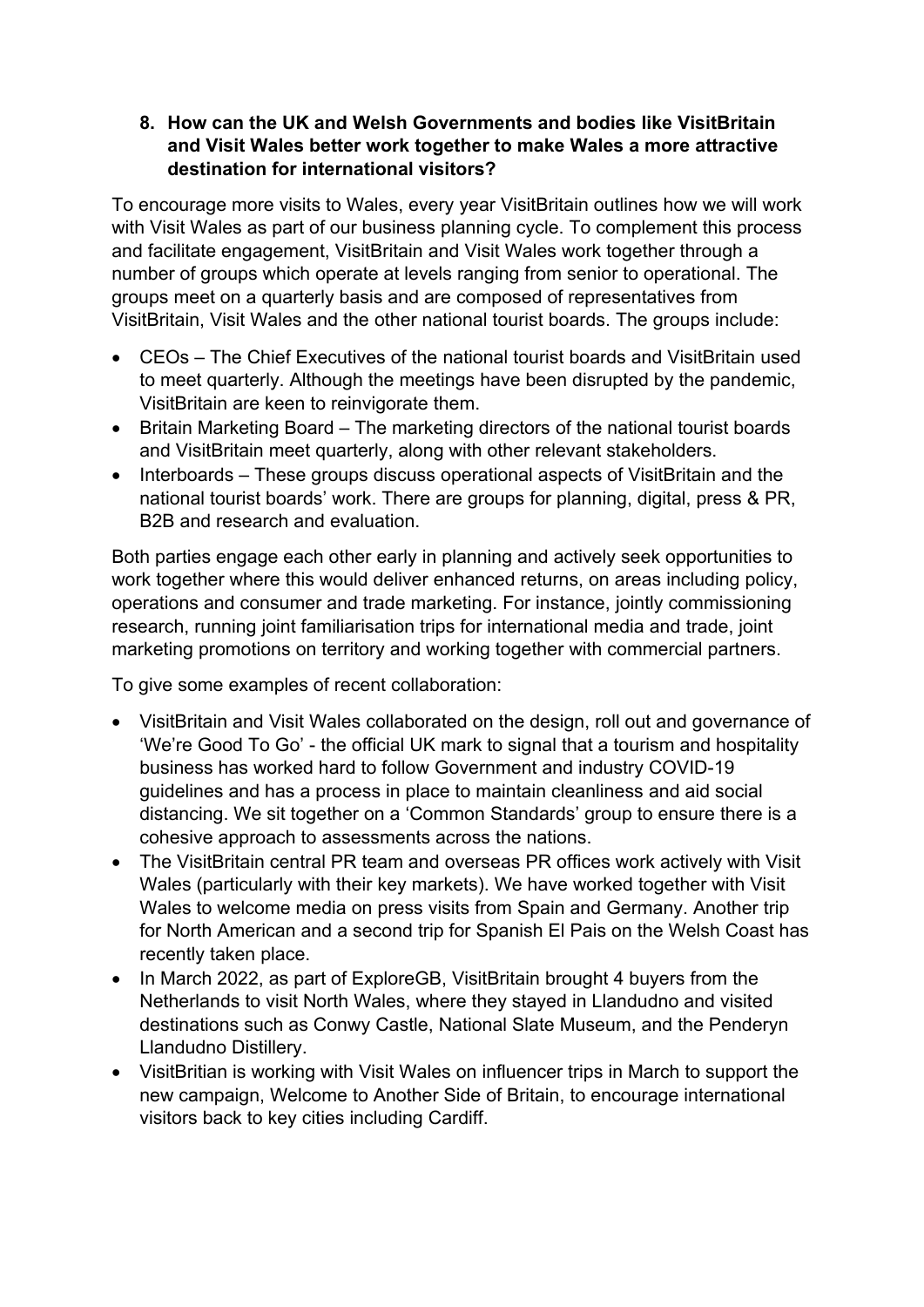- VisitBritain's CEO has attended the Devolved Administrations' Inter-Ministerial Group for Tourism and provided an update on VisitBritain's international marketing plans for the new year.
- Wales was featured in a new Bond themed itinerary on the media centre (Canada) around the opening of the new film.
- VisitBritain include updates from Visit Wales in our core VisitBritain documents which inform our PR pitches and content which are shared with international media. The documents include the What's New and What's On in Britain and pitches on international media centre websites.
- Visit Wales attended Destination Management and Supplier virtual workshops in October last year.
- The overseas offices send out Welsh pitches to their media contacts and also on trade newsletters. For example the US team shared Welsh 2022 stories at their International Media Market Conference in January 2022.
- VisitBritain Research has been working with Visit Wales, as well as VisitScotland and London and Partners since 2020 to jointly fund research for both the International and Domestic Covid-19 Sentiment Tracker which has been tracking sentiment to travel abroad, and domestic intent to holiday within, Britain during the pandemic.
- Visit Wales have signed up to Tourism Exchange GB (TXGB) a B2B platform developed with VisitEngland, which connects tourism businesses, booking systems, distribution channels and the end consumer - all from one central place.

VisitBritain also hold regular industry facing events with Visit Wales and Welsh destinations, that support in the promotion of Wales as both a leisure tourism and a business event destination. Some further examples of activity we have run over the last six months are as follows:

- In September 2021, we organised a dedicated destination spotlight webinar, which included presentations given by key Welsh regions and suppliers, to North American buyers (plus virtual networking).
- In February 2022, at MeetGB (our virtual exhibit of UK destinations, venues and business event suppliers) eight exhibitor booths were allocated for Welsh suppliers (free of charge) to meet with event buyers across the 3-day meeting workshop.
- VisitBritain organised a sustainability roundtable in partnership with Global Destination Sustainability Movement in March. This was attended by VisitWales, Cardiff, ICC Wales, North Wales, and took place in Llandudno. Sustainability toolkits, created alongside this roundtable, will be distributed to Wales and all regions soon. We are also preparing toolkits with information on national sector strengths, to support event proposals, and a legacy toolkit to include in conversations with organisers. These will be distributed in the next month.

For the year ahead, VisitBritain funding for Business Events has been reduced from £1m to £500k in 2022/3 and there will be no GREAT funding for Business Events. Reduced funding will mean activity around the creation of new business events to support key sector priorities and attract new foreign visitation and investment will not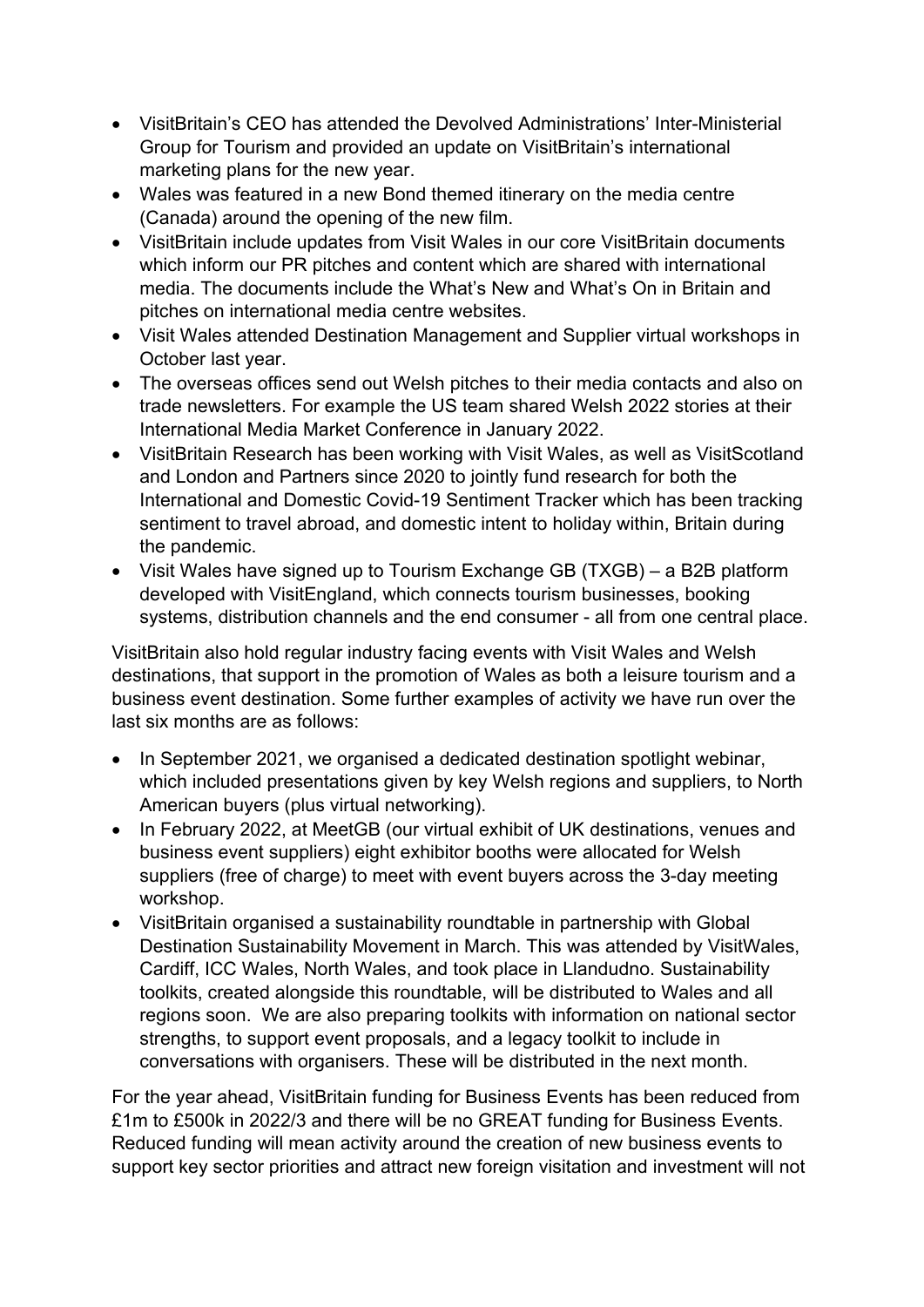be possible. VisitBritain will continue to prioritise the business events growth programme in the coming financial year, which we know is also a priority for Wales.

## **9. Has the UK Government's tourism Sector Deal achieved its aims of making Wales more accessible and improving conditions for domestic and international visitors?**

The Sector Deal was intended to increase productivity in the tourism and hospitality industries and grow the workforce and infrastructure, ahead of projections for a further 9 million visitors to Britain per year, by 2025.

In light of the unprecedented challenges to the sector posed by the pandemic, the Government's Tourism Recovery Plan, developed in consultation with VisitBritain, replaced the Tourism Sector Deal while aiming to build on the foundations it laid out.

The Recovery Plan sets a clear ambition to get the sector back on track by recovering domestic overnight trip volume and spend to 2019 levels by the end of 2022, and inbound visitor numbers and spend by the end of 2023 – both at least a year faster than independent forecasts predict.

# **10.What infrastructure and transport reforms are needed to make it easier for international tourists to reach Welsh destinations and attractions?**

As outlined in the Tourism Recovery Plan, VisitBritain has been working to develop new domestic rail tourism product in collaboration with the Rail Delivery Group, building on the successful model currently on offer for international visitors. This product will make it easier for visitors to explore Wales by train by offering a single ticketing solution.

As set out in the answer to Question 7, VisitBritain are working with DCMS to explore the potential to continue and expand some of the projects developed by the awardwinning Discover England Fund into Scotland and Wales, building on the recent expansion of the National Parks Experience Collection to cover Wales. This will include facilitating conversations between devolved administrations and established Discover England Fund projects who wish to extend and collaborate in this way.

We know that many international visitors lack the confidence to explore the country's wider scenic beauty, heritage and culture offering; unless they are part of an organised tour, or have prior knowledge of travelling by rail in Britain. Improving connectivity, particularly between major train stations and the attraction a visitor is trying to reach (referred to in our sector as the 'final mile'); and ensuring the availability of up to date and easy to access information, will help to boost traveller's confidence in venturing beyond traditional destinations.

No matter how appealing a tourist attraction might be, if visitors are not provided with a clear and simple way to travel there, they are likely to choose to go elsewhere. Working together, transport providers and attractions on their routes, can greatly simplify this process for visitors. For instance, by providing a shuttle bus from the station to the attraction itself (Warner Bros. Studio Tour London being just one